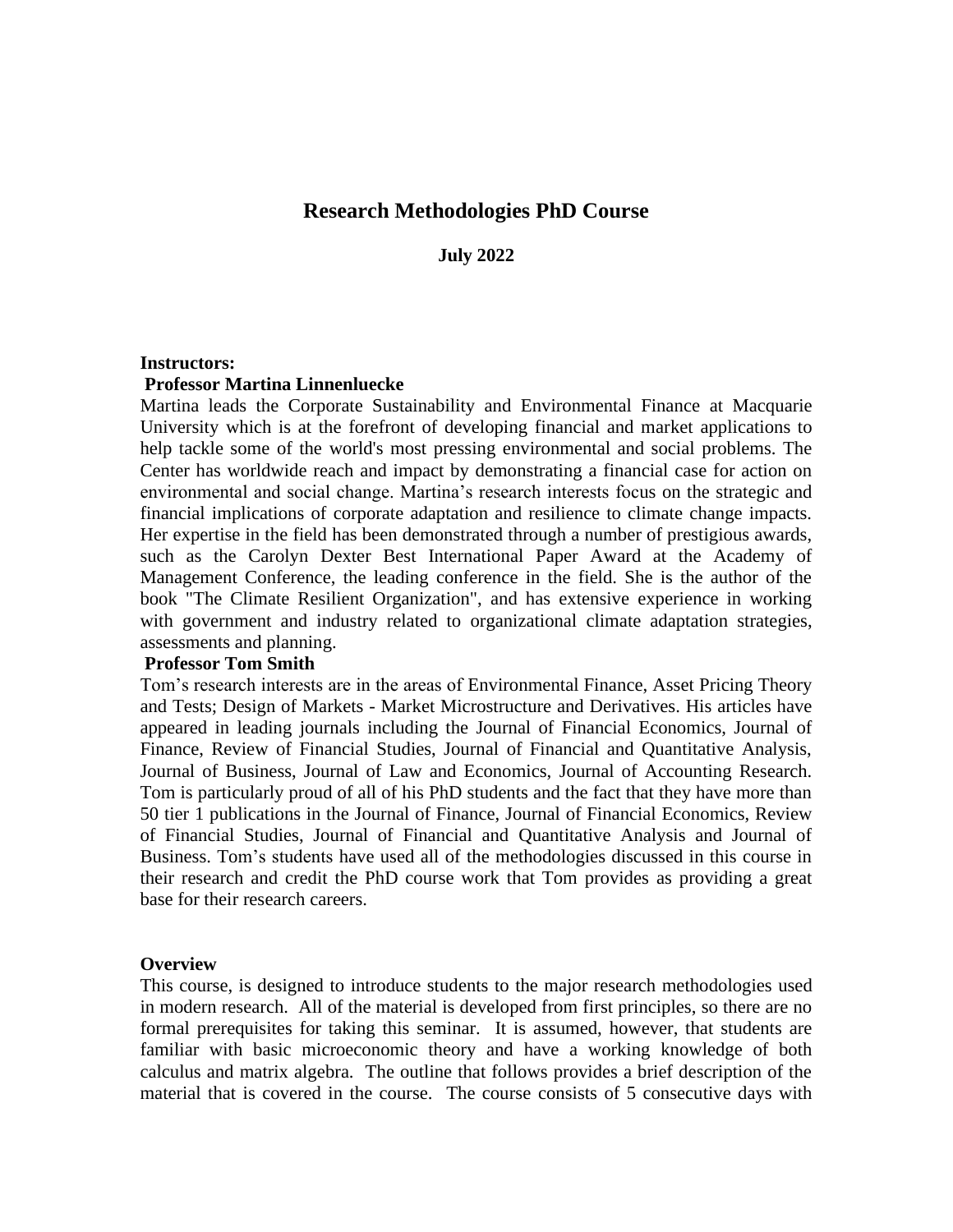each day dealing with a different research methodology: qualitative research; survey research; systematic literature reviews; experimental research and econometrics. The general approach will be:

- to explain the methodology and how it is used
- provide exemplars of the methodology
- to outline the key issues that Editors are focusing on regarding the methodology
- provide further reading and courses to learn more about the methodology
- provide a hands on example of the methodology

#### **Textbooks**

There are no required texts for this course. The following books are useful references:

- Cowles, E., & Nelson, E. (2015). *An introduction to survey research*. Business Expert Press.
- Kagel, J. H., & Roth, A. E. (Eds.). (2016). *The handbook of experimental economics*. Princeton university press.
- Hart, C. (2018). *Doing a Literature Review: Releasing the Research Imagination*. Sage.
- Myers, M. D. (2013). *Qualitative research in business and management*. Sage.
- Patton, M. Q. (2015). *Qualitative Research and Evaluation Methods*, 4<sup>rd</sup> Edition
- Zikmund, W. G., Babin, B. J., Carr, J. C., & Griffin, M. (2013). *Business research methods*. Cengage Learning.

## **Grading**

There will be a number of group projects throughout the course which will provide 40% of the marks. The remaining 60% assessment for the course is to design a research proposal using one or more of the research methodologies examined in the course. Proposal Due Friday November 19 5pm.

**Timetable** On-line delivery Four Day Intensive Mon-Thurs 18-21<sup>st</sup> July 3-5pm Live Zoom Session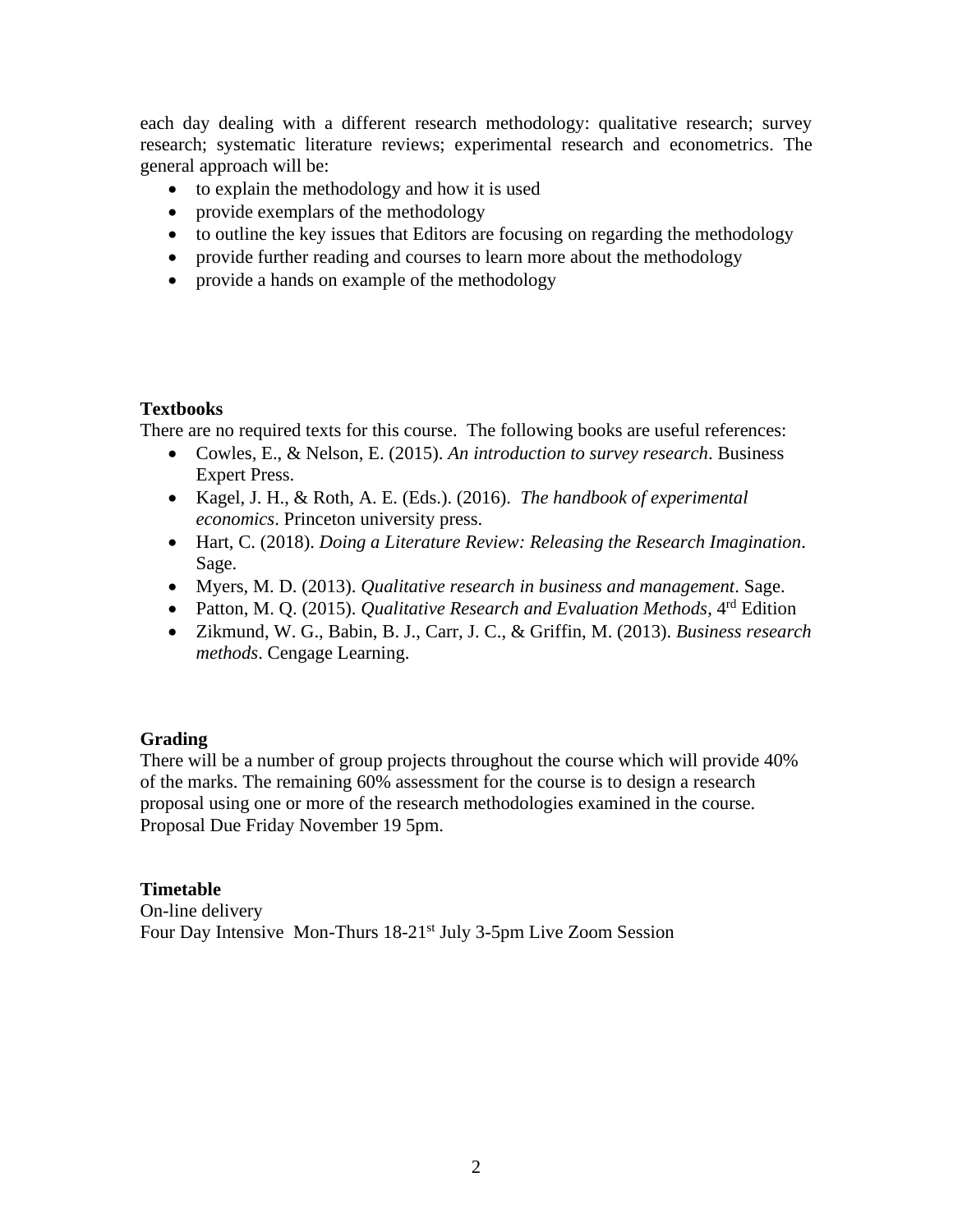# **List of Topics**

The following is a list of topics that will be covered in the course along with the associated reading assignments. A set of class notes will be available.

### *Day 1 Qualitative Research*

- Important of the Research Question
- Theoretical Perspective
- Tying interview questions to research question(s)
- Triangulation between interview, observation, documents
- Other forms of triangulation eg investors, regulators, financial firms
- Iteration from coding to themes
- Tying conclusions to sources interviews/observations/documents/notes
- Writing up your Research
- Readings:
	- o Anfara VA Jr, Brown KM and Mangione TL (2002) Qualitative analysis on stage: Making the research process more public. Educational Researcher 31: 28–38.
	- o Gephart, R. P. (2004). Qualitative research and the Academy of Management Journal. Academy of management journal, 47(4), 454-4.62.
	- o Kaczynski, D., Salmona, M., & Smith, T. (2014). Qualitative research in finance. *Australian Journal of Management*, *39*(1), 127-135.

## **Day** *2 Survey Research*

- getting the questions right
- the use of scales
- response bias
- common method variance
- Readings:
	- o Heaphy, M. S., & Gruska, G. F. (2000). A primer on surveys. ASQ Statistics Division Newsletter, 19(1), 21-23.
	- o Dolnicar, S. (2013). Asking good survey questions. Journal of Travel Research, 52(5), 551-574.
	- o Chang, S. J., Van Witteloostuijn, A., & Eden, L. (2010). From the editors: Common method variance in international business research. Journal of International Business Studies, 41(2), 178-184.
	- o Podsakoff, P. M., MacKenzie, S. B., Lee, J. Y., & Podsakoff, N. P. (2003). Common method biases in behavioral research: a critical review of the literature and recommended remedies. Journal of applied psychology, 88(5), 879.
	- o Graham, J. R., & Harvey, C. R. (2001). The theory and practice of corporate finance: Evidence from the field. *Journal of Financial Economics*, *60*(2), 187-243.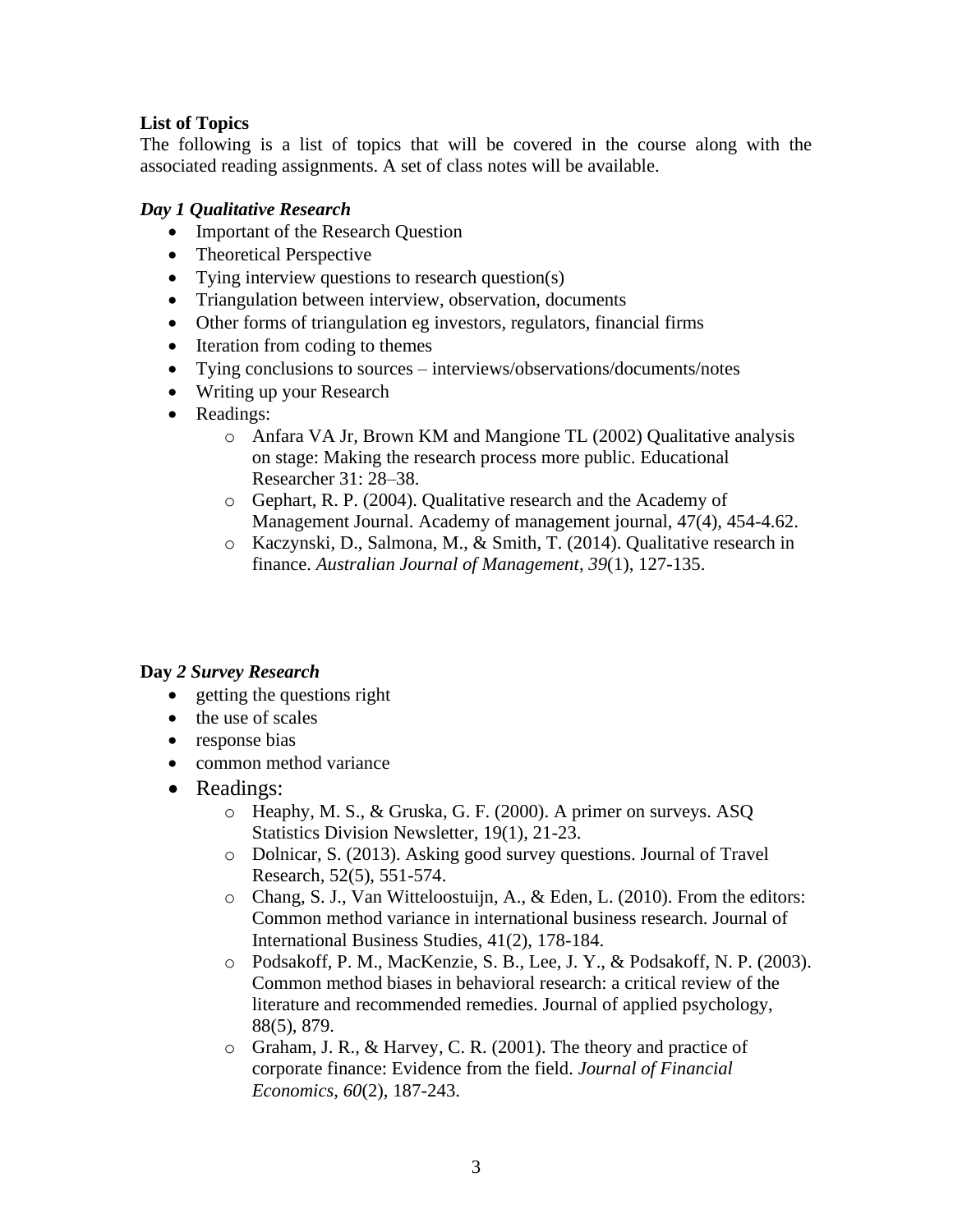- o Beck, T., Demirguc-Kunt, A., & Peria, M. S. M. (2007). Reaching out: Access to and use of banking services across countries. *Journal of Financial Economics*, *85*(1), 234-266.
- o Guiso, L., Sapienza, P., & Zingales, L. (2015). The value of corporate culture. *Journal of Financial Economics*, *117*(1), 60-76.

#### *Day 3 Systematic Literature Reviews*

- The need to be systematic and scientific to enable replication
- Establishing the scope of the literature review
- Systematic keyword searches
- Network analysis using Garfields HistCite of Bibliometrix in R
- Issues on radar of Editors
	- o Data cleaning
	- o Cited reference check
	- o Accuracy of references
- Readings:
	- o Garfield, E., 2004. Historiographic mapping of knowledge domains literature. Journal of Information Science 30, 119-145.
	- o Garfield, E., 2009. From the science of science to Scientometrics visualizing the history of science with HistCite software. Journal of Informetrics 3, 173-179
	- o Massaro, M., Dumay, J. and Guthrie, J. (2016), "On the Shoulders of the Giants: Undertaking a Structured Literature Review", Accounting, Auditing and Accountability Journal, Vol. 29 No. 5, pp.767-801.
	- o Linnenluecke, M. K., Birt, J., Chen, X., Ling, X., & Smith, T. (2017). Accounting Research in Abacus, A&F, AAR, and AJM from 2008– 2015: A Review and Research Agenda. Abacus, 53(2), 159-179.
	- o Linnenluecke, M. K., Marrone, M., & Singh, A. K. (2020). Conducting systematic literature reviews and bibliometric analyses. Australian Journal of Management, 45(2), 175-194.

*Day 4 Experimental Research*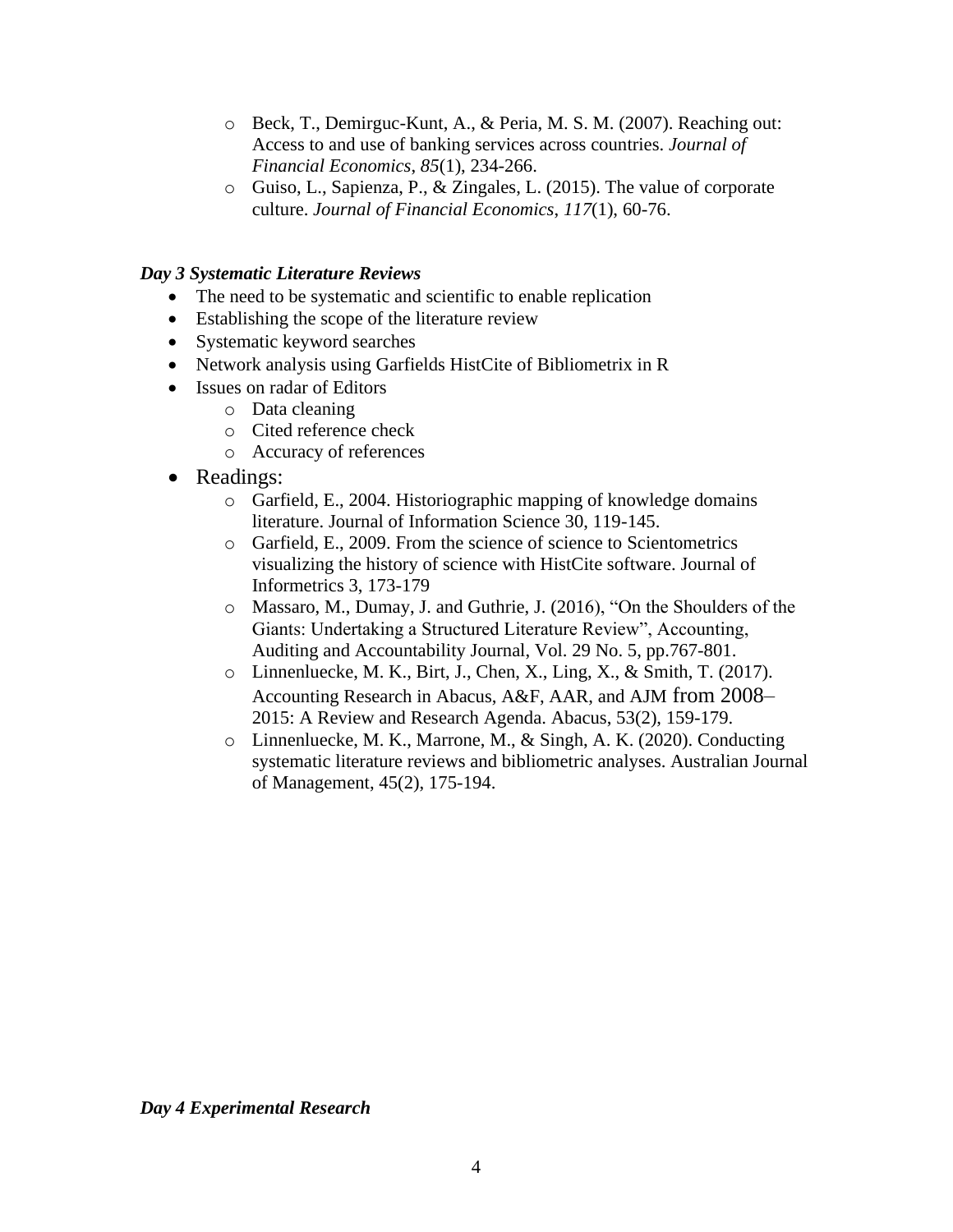- Outline of the methodology
- Control versus treatment groups
- Exogeneous treatment variable(s)
- Issues on the Radar of Editors:
	- o use of students as subjects
	- o applicability of experimental results to the real world
	- o anchoring biases
	- o order effects
- Readings:
	- o Tversky, A., & Kahneman, D. (1974). Judgment under uncertainty: Heuristics and biases. science, 185(4157), 1124-1131.
	- o Krosnick, J. A. (1999). Survey research. Annual review of psychology, 50(1), 537-567.
	- o Callahan, C. M., Gabriel, E. A., & Sainty, B. J. (2006). A review and classification of experimental economics research in accounting. Journal of Accounting Literature, 25, 59.
	- o List, J. A., Sadoff, S., & Wagner, M. (2011). So you want to run an experiment, now what? Some simple rules of thumb for optimal experimental design. Experimental Economics, 14(4), 439.
	- o Feltovich, N. (2011). What's to Know About Laboratory Experimentation in Economics?. Journal of Economic Surveys, 25(2), 371-379.
	- o Asparouhova, E., Bossaerts, P., Roy, N., & Zame, W. (2016). "Lucas" in the Laboratory. *The Journal of Finance*, *71*(6), 2727-2780.
	- o Asparouhova, E., Bossaerts, P., Eguia, J., & Zame, W. (2015). Asset pricing and asymmetric reasoning. *Journal of Political Economy*, *123*(1), 66-122.
	- o Heaney, R., Foster, F. D., Gregor, S., O'Neill, T., & Wood, R. (2010). Are two heads better than one? An experiment with novice share traders. *Australian Journal of Management*, *35*(2), 119-142.
	- o Greiner, B., Zhang, L., & Tang, C. (2017). Separation of prescription and treatment in health care markets: a laboratory experiment. *Health Economics, 26*(S3), 21-35

#### *Day 4 Econometrics*

- Different approaches
	- o Maximum likelihood
	- o Bayesian
	- o GMM